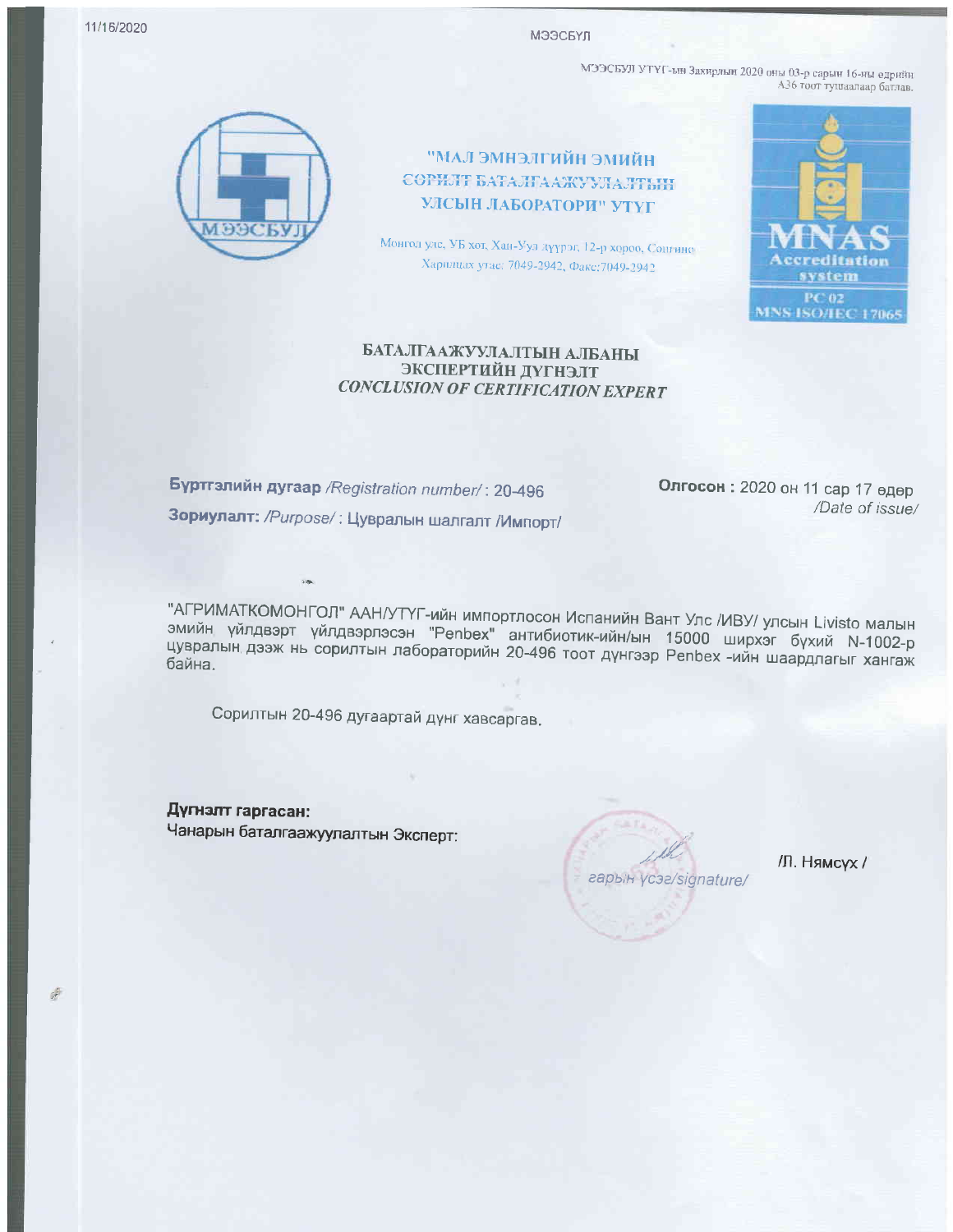11/16/2020

МЭЭСБҮЛ

МЭЭСБУЛ УТҮГ-ын Захирлын 2020 оны 03-р сарын 16-ны өдрийн $A/36$ тоог тушаалаар батлав. Маятт  $N\!\!\pm\!11/01$ 



ИМИИ ЭМИЭЛГИЙН ЭМИЙН СОРИЛТ БАТАЛГААЖУУЛАЛТЫН УЛСЫН ЛАБОРАТОРИ" УТҮГ

Монгол улс, УБ хот, Хан-Уул дүүрэг, 12-р хороо, Сонгино Харилцах утас: 7049-2942, Факс: 7049-2942



## СОРИЛТЫН ДҮН **CERTIFICATE OF ANALYSIS**

Бүртгэлийн дугаар /Registration number/: 20-496

Шинжилгээ хийлгэх хүсэлт гаргасан газрын нэр : АГРИМАТКОМОНГОЛ /The name of customer's request for analysis/

| Дээжийн тодорхойлолт Sample description/ |                               |                                    |                                                                          |                                 |                                                           |
|------------------------------------------|-------------------------------|------------------------------------|--------------------------------------------------------------------------|---------------------------------|-----------------------------------------------------------|
| Дээжийн дугаар<br>Sample number          | Дээжийн нэр<br>Name of sample | Цувралын<br>дугаар<br>Batch number | <b>Үйлдвэрлэсэн</b><br>улс<br>The country of<br>original<br>manufacturer | Хүчинтэй хугацаа<br>Expire date | Дээжийн тоо<br><b>ЕЕЖМЕХ</b><br>Quantity of the<br>sample |
| 500                                      | Penbex                        | $N-1002-p$                         | Испанийн Вант<br>Улс HBY                                                 | $2020/04/01 -$<br>2022/04/01    | 3 ширхэг                                                  |

| Хулээн авсан огноо |                        | Шинжилгээ дууссан огноо | Хэвлэсэн огноо                                                                                              |  |
|--------------------|------------------------|-------------------------|-------------------------------------------------------------------------------------------------------------|--|
|                    | Date of receipt        | Date of test completion | Date of issue of the report                                                                                 |  |
|                    | 2020 он 09 сар 14 өдөр | 2020 он 11 сар 12 өдөр  | $\frac{2020 \text{ on } 11 \text{ cap } 17 \text{ eqap}}{2020 \text{ on } 11 \text{ cap } 17 \text{ eqap}}$ |  |

| Дээжийн<br>дугаар<br>Sample<br>number | Шинжилгээний аргын<br>стандарт<br>Method of analysis   | Шинжилсэн<br>үзүүлэлтийн нэр,<br>ХЭМЖИХ НЭГЖ<br>Test parameter, unit       | Шаардлага<br>Test<br>specification,<br>unit | <b>Шинжилгээний дүн</b><br>Test results                                                    |
|---------------------------------------|--------------------------------------------------------|----------------------------------------------------------------------------|---------------------------------------------|--------------------------------------------------------------------------------------------|
|                                       | Penbex-100 ml-<br>Дагалдах норматив<br>баримт бичиг    | Гадаад байдал                                                              | Цагаан<br>өнгөтэй.<br>цийдмэг               | Цагаан өнгөтэй цийдмэг                                                                     |
|                                       | Penhex-100 $ml$ -<br>Дагалдах норматив<br>баримт бичиг | pH                                                                         | $5.0 - 6.5$                                 | 5.5                                                                                        |
|                                       | Penbex-100 ml-<br>Дагалдах норматив<br>баримт бичиг    | Хувийн жин, г/см                                                           | 1.100-1.200                                 | 1.170                                                                                      |
|                                       | Penbex-100 ml-<br>Дагалдах норматив<br>баримт бичиг    | Савлалтын хэмжээ,%                                                         | 100-105                                     | 100                                                                                        |
| 500                                   | Penbex-100 ml-<br>Дагалдах норматив<br>баримт бичиг    | Ариун чанар                                                                | Ариун                                       | Ажиглалтын хугацаанд бүх төрлийн тэжээлт<br>орчинд микроб, мөөгөнцөрийн ургалт<br>илрээгүй |
|                                       | Penbex-100 ml-<br>Дагалдах норматив<br>баримт бичиг    | Penicillin G procaine-<br>ний хэмжээ                                       | 95-105%                                     | 104.22                                                                                     |
|                                       | Penbex-100 ml-<br>Дагалдах норматив<br>баримт бичиг    | Dihydrostreptomycin<br>sulphate-ийн хэмжээ                                 | $95 - 105 \%$                               | 99.53                                                                                      |
|                                       | Penbex-100 mi-<br>Дагалдах норматив<br>баримт бичиг    | Procaine hydrochloride-<br>ийн хэмжээ,%                                    | $95 - 105$                                  | 95.48                                                                                      |
|                                       | Penbex-100 ml-<br>Дагалдах норматив                    | Chorpheniramine<br>$\frac{1}{2}$ 95-105<br>the contract of the contract of |                                             | 104.2                                                                                      |